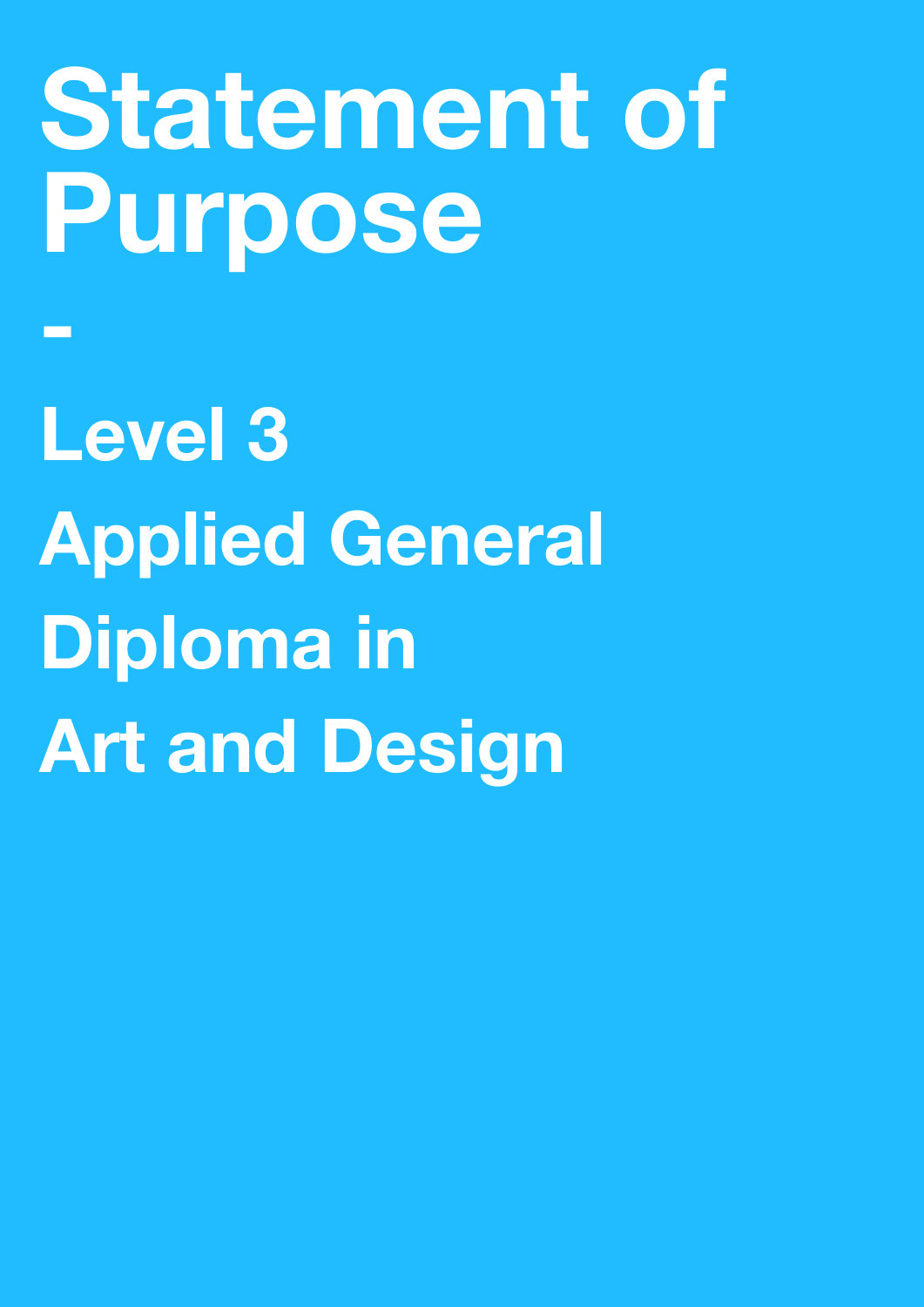### **UAL Level 3 Applied General Diploma in Art and Design**  (603/1457/6)

## **Overview**

Who is this qualification for?

The UAL Level 3 Applied General Diploma in Art and Design is designed to be an 'Applied General' qualification that provides post-16 students with the skills, knowledge and understanding necessary to progress onto further learning. The skills developed throughout this qualification may also support students to progress into appropriate entry level roles in employment and training programmes or apprenticeships in the creative industry.

It provides an opportunity for those who have an interest in the visual arts to explore, develop and test their creativity within a qualification structure which is stimulating and demanding.

There are no formal entry requirements for this qualification. However, it is recommended that students have a minimum of 4 x GCSEs at grade 4 or grade C and above, at least one of which should be in an art and design subject (or the equivalent Level 2 qualification in an appropriate subject).

#### What does this qualification cover?

The UAL Level 3 Applied General Diploma in Art & Design focuses on developing students' understanding and application of visual language and the creative process to enable them to develop creative ideas, solutions and outcomes. It is comprised of one unit:

Unit 1: Diagnostic investigation in Art and Design

In this unit, students will undertake a diagnostic investigation into art and design practices. This diagnostic investigation allows students to explore a wide range of art and design disciplines as part of their journey to, or reinforcement of a specialist practice. Students will demonstrate the culmination of their learning by responding to a creative brief, which is set and marked by UAL Awarding Body.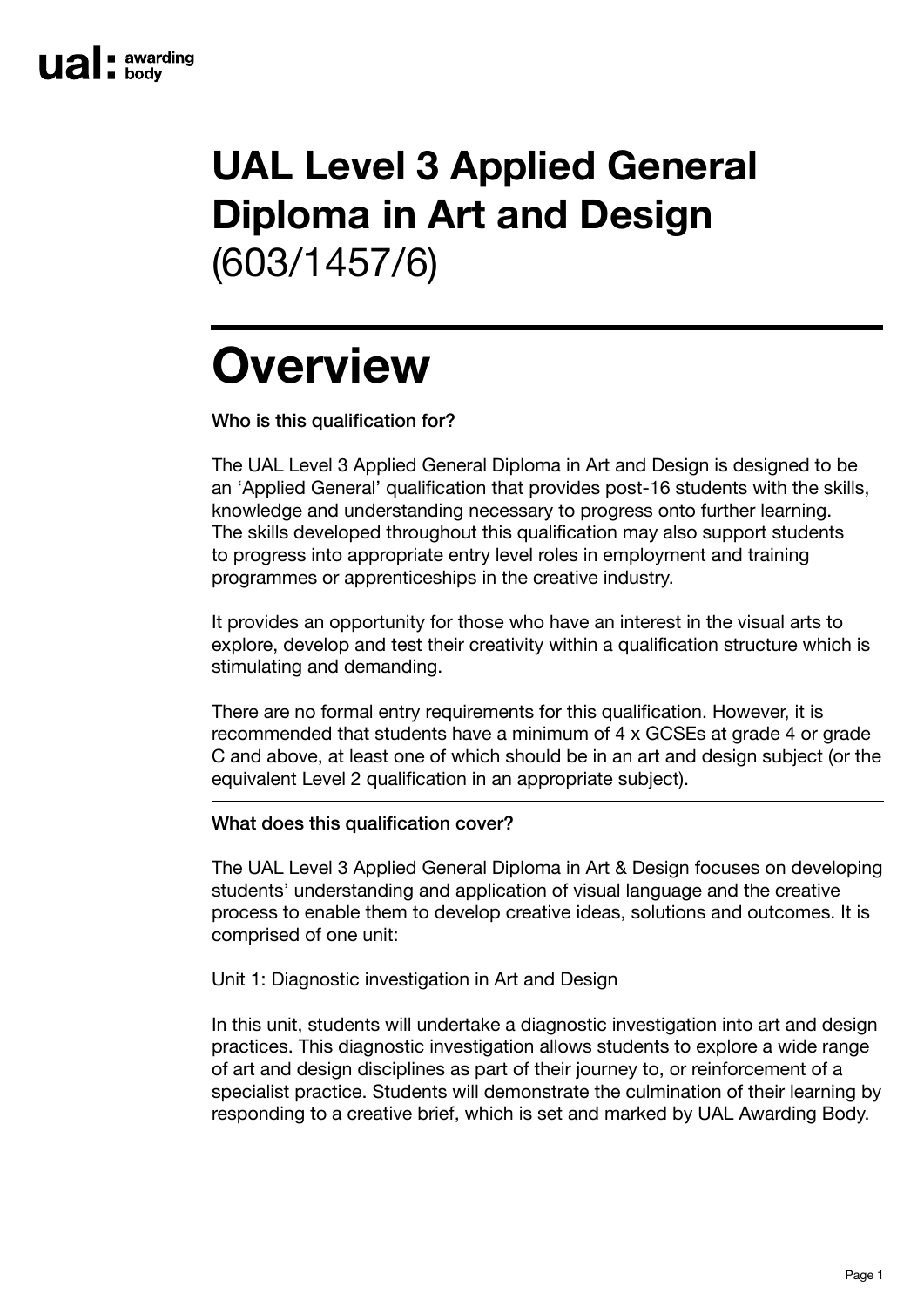#### What could this qualification lead to?

The content of the qualification was developed collaboratively with experts from universities, further education colleges and 6th form colleges to ensure that it provides students with the skills, knowledge and understanding they need to progress into further and higher education.

This qualification will support students to progress or transition to a range of further education and vocational courses, such as:

- UAL Level 3 Applied General Extended Diploma in Art and Design
- UAL Level 3 Diploma in Art and Design Foundation Studies
- UAL Level 4 Diploma in Art and Design Foundation Studies

This qualification attracts UCAS Tariff points and therefore may be recognised by higher education providers as meeting admission requirements, either in its own right or alongside other Level 3 qualifications, to many relevant courses. These include:

- BA (Hons) Product Design
- BA (Hons) Fine Art
- BA (Hons) Fashion Design
- BA (Hons) Graphic Design
- BA (Hons) Photography
- BA (Hons) Games Design
- BA (Hons) 3D Design

The primary purpose of the UAL Level 3 Applied General Diploma in Art & Design is to aid students to progress to further/higher learning. However, the transferable skills and knowledge developed as part of this qualification will support students to progress into appropriate entry level roles or apprenticeships in the creative sector.

#### Are there any larger and/or smaller versions of this qualification available?

This qualification is the smallest qualification in the suite of UAL Level 3 'Applied General' Art and Design qualifications. It is equivalent in size to 1.5 A levels, and is typically delivered over one-year of study. The qualification is ideal for students who have not decided what practice or discipline within art and design they wish to develop their practice. Students who complete the Diploma may choose to progress to the Extended Diploma.

The UAL Level 3 Applied General Extended Diploma in Art & Design is the largest qualification in the suite. It is equivalent in size to 3 A levels, and is typically delivered over two-years of full time study. This qualification is comprised of two units:

Unit 1: Diagnostic investigation in Art and Design (same as diploma) Unit 2: Specialist practice in Art and Design